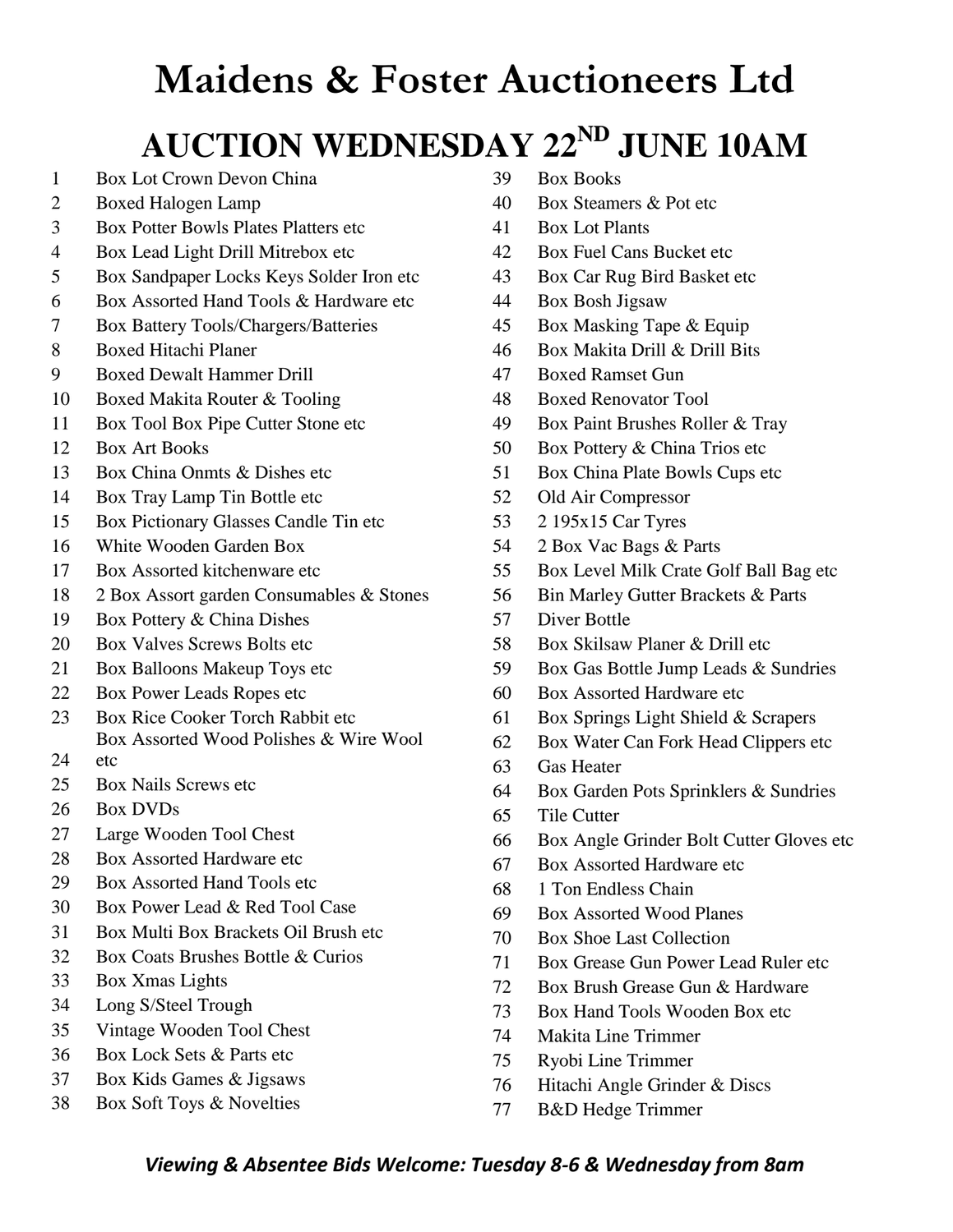- 1 Ton Endless Chain
- B&D Battery Drill
- Ozito Hedge Trimmer
- Tormek Bench Grinder
- 1/2 HP Electric Motor
- Spray Gun & Lead
- Snow Chains
- Briggs & Stratton Mower Motor
- Green Directors Chair
- Petrol Can
- Gas Bottle
- Metal Letter Box
- Mechanics Creeper
- Boat Toat Tank
- Car Cycle Rack
- PVC Insert Drains
- Single Air Bed
- Roll Weed Matting
- Ryobi Leaf Blower
- Car Roof Racks
- Hammock
- Wire Wove Bed (Single)
- Single Bed & Bed Head
- Gas Heater
- Folding Step Stool
- Work Mate
- 6 Metal Standards
- 3 Framed Photos
- Myford Metal Lathe Parts
- Box Nails Screws Hardware etc
- Fire Hose & Metal Box
- Box Extinguisher Spray Gun etc
- Box Dialler Bulbs
- Box Assorted Hand Bags
- 2 Roller Advert Screens
- 2 Saw Stools
- 2 Saw Stools
- 2 Trestle Legs (Folding)
- Garden Hose
- Under Bench Freezer
- Aston S/Steel Stove
- Golf Clubs & Bag
- Large Mirror
- Round Trampoline
- Fishing Rod & Reel
- Fishing Rod & Reel
- Fishing Rod & Reel
- Fishing Rod & Reel
- Fishing Rod & Reel
- Fishing Rod & Reel
- 2 Industrial Lights
- Rattan Back Dining Chair
- Pair Oak Restorers Chairs
- Red Retro Dining Chair
- Retro Cane Coolie Chair
- Pair Cream Leather Arm Chairs
- Red Leatherette Lazy Boy
- Grey Bedsettee
- Green/Cream Arm Chair
- Grey Check 3 Seater
- 3pce Green Leather Lounge Suite
- 2 Floral Arm Chairs
- Box Pottery Vases Pots & Plates etc
- Box Pottery Vases & Pots etc
- Box Bird Feeders & Nest etc
- Box DVDs & Purple Light
- Box Garden Tools Egg Rack Grinder etc
- Box Enamel T/Pot Bottles & Kitchenware etc
- Box Elec Frypan & Pots etc
- Box Plates Dish Jug etc
- Box Bowls Jugs Spoons Flask etc
- Box Horse Bottles Jugs Cups etc
- Box Model Cars & Bike
- Box C/Lynn Dinner Set
- Box Sailing History Books
- Box Books
- Box Assorted radios etc
- Box CDs DVDs Records
- Box Frypan Light Shade Hat etc
- Box Kettles Tins Picture etc

#### *Viewing & Absentee Bids Welcome: Tuesday 8-6 & Wednesday from 8am*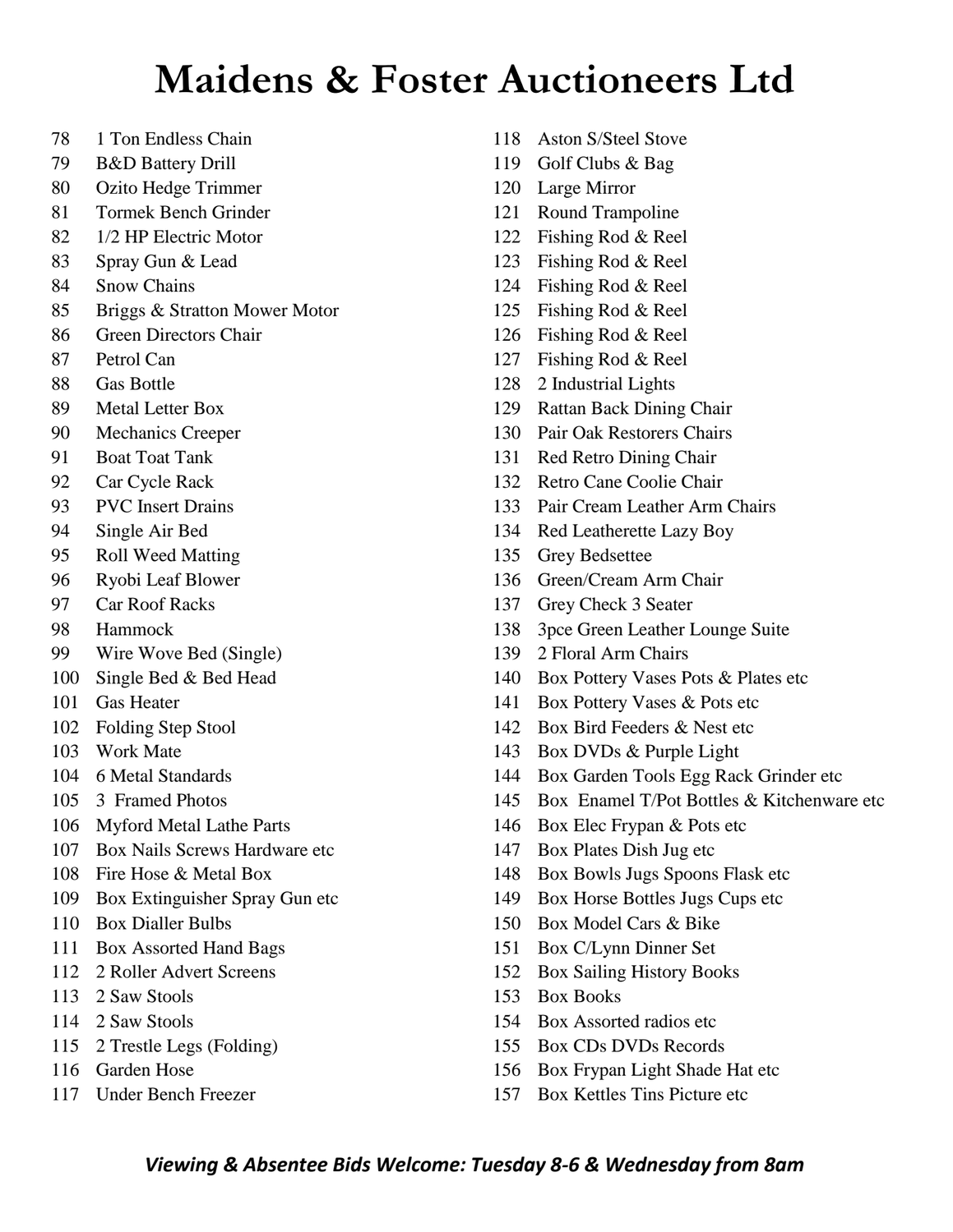- Box Kitchen Appliances
- Box Pressure Cooker Bin & Pots etc
- Box China Vases Glasses & Curios
- Large Box Clippers Level Saws Pruner etc
- 2 Box Assorted Linen
- Box Vintage Kitchenware & Heater etc
- Box Multi Plug Onmts Sunglasses etc
- Box Blanket Tankards & Curios
- Box House Fig Tins Basket Neck Cushion
- 2 Box Assorted Linen & Lace
- 2 Box Assorted Linen etc
- Box Pictures & Soft Toys
- Box Wheels Electrical Bits & Brassware
- Box Assorted Hats & Materials
- Box Games Lights Toys etc
- Box Cat Pole Wet suit Helmet etc
- Box Assorted Bags
- Box Decanter & Kitchenware etc
- Box Iron Timers & Bin etc
- Digital Photo Frame
- Bag Assorted Wrist Watches
- Garmin Smart Watch with Cord
- Box Silver Plated Items
- Scout Knife Thimbles & Oil Stone
- 2 Commerative Tankards
- 2 Cased Verniers
- Small Butt Plane & Craft Chisels etc
- Boat Compass
- Box Silver Plate Frames & Cutlery etc
- Pressed Glass Tray & Assorted Curios
- Small Engraver & Eye Pieces
- Box Bread Bin Door Mat & Soft Toys etc
- Box Butterfly Telephone Epergne & Lamp
- Box Glass& China Vases & Curios
- Box Baskets Bin Vase & Shoes
- 2 Ceiling Lights
- Box Cutlery Wooden Pots & Curios etc
- Box Pump Torch Books etc
- Box Canisters Assorted
- Box Serving Dishes Pots Vase etc
- Box Radio Picture & Frame etc
- Box Wooden Box Canisters & Picture
- Box Soft Toys
- Bo Lot Records & Decorative Eggs
- Box Kettle Lamp Torch & Shade etc
- Box Dishes RD Plates & Trinkets
- Box Garden Tap Copperware & Toy etc
- Box Coffer Brass & Dressing Table Set
- Box Bags
- Box Glasses Coffee Mug etc
- Box Cushions
- Kit Set Wardrobe & Frame
- Large Box Sheep Skins
- 211 Box Cutlery Plates Jugs etc etc
- 212 Box Water Feature Airbed & Pump etc
- Box Garden Netting etc
- Bundle Rake Spade Forks
- Bundle Fork Brooms & Tiller
- Bundle Scythe Spade Broom Lamp
- Garden Fork & Spade
- Short Shovel
- 219 Bundle Shovel Hoes & Rakes etc.
- Bundle Shovel Broom Hoe etc
- Spade & Shovel
- 2 Surfcasting Rods & 1 Reel
- Vintage Pick
- Small TV & DVD Player
- Toy Tip Truck & Wooden Horse
- Large Panasonic TV
- 227 Tool Box & 2 Box Electrical Bits
- 8 Boule Petanque Set
- Enamel Bath & Bucket
- Wooden Cutlery Box
- Slide Projector
- 2 Suitcases
- Leatherette Suitcase
- 3 Bedside Lamps
- Paper Lamp Shade
- Box Tonka Toys & Camera
- Box Assorted Pictures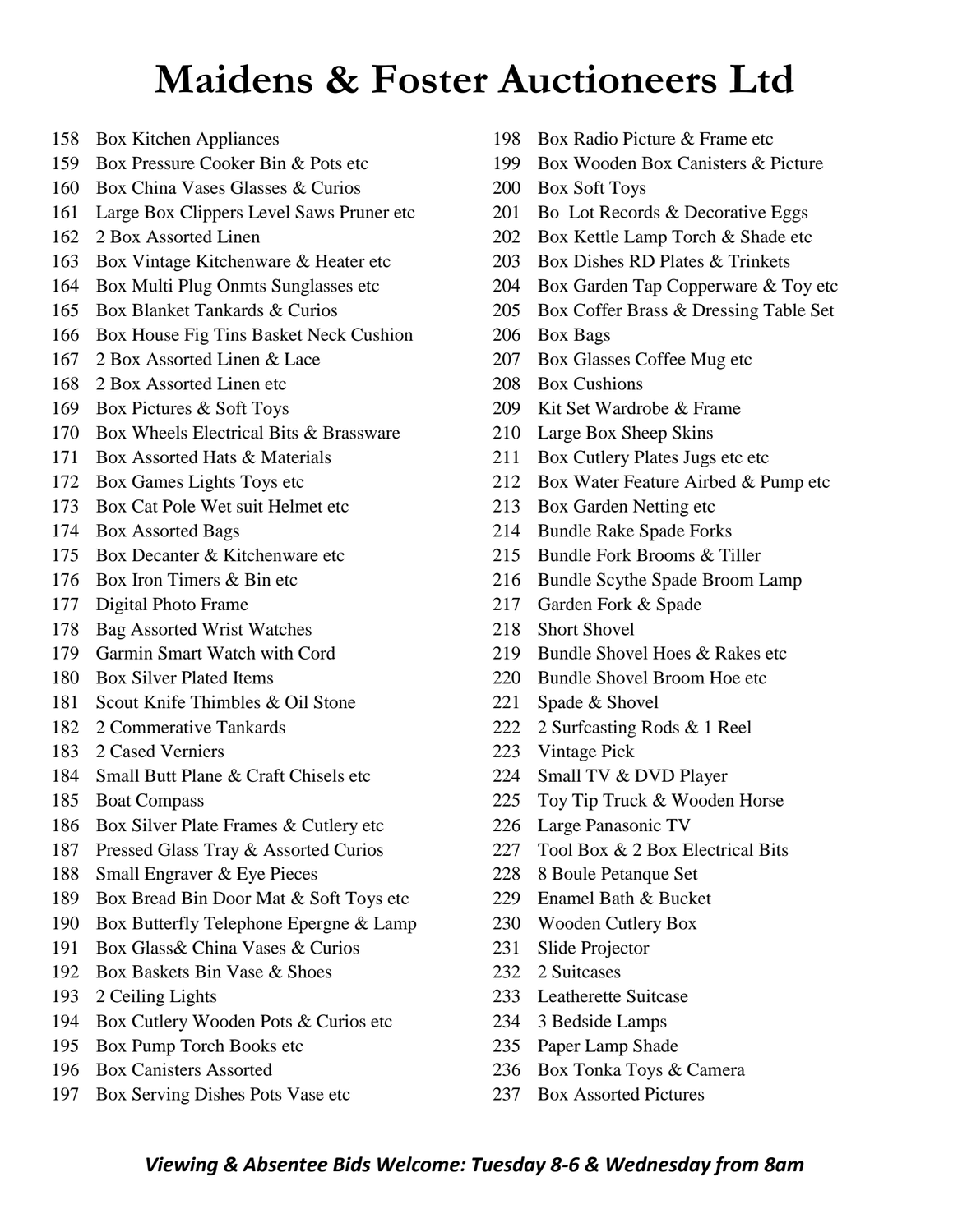- Vintage Mantel Radio
- Metal Bread Bin
- Mounted Coat Hooks
- Suitcase
- Bench Cook Top & Coffee Maker
- Box Rugby Programmes & Maps etc
- Group Pottery Vases Jug & Chop Sticks
- Russell Hobbs Cook Top
- Small Metal Cream Can
- Boxed Foot Massager
- Walking Stick & Shooting Stick
- Wooden Elephant Figurine
- Metal Cream Can
- Box Gloves
- Box Till Tape
- Group Fishing Lines & Sinkers etc
- Bird Cage
- 2 RD Plates
- Box Books Glasses & Vase
- Cast Mincer
- Box DVDs
- Cased Modelling Tool Kit
- Dewalt Trimming Router
- Gas Bottle Camp Light & Cooker
- Boxed Car Cover
- 4pce Silver Plated Tea Set
- 2 Oak Mantel Clocks
- 21 Model Train Rolling Stock
- Box Mini Cars & Vehicles etc
- Box Assorted Model Train Accessories
- Box Games & Kero Lamps
- Dart Board
- Pottery Bust
- 3pce Owl & Bird Figures
- 18 Assorted Train Rolling Stock
- Cased Pair Binoculars
- Bread Slicer
- Boxed Glass Multi Game
- 2 Vintage Metal Doll Prams
- Deco Dancing Figurine
- Dehydrator
- 13 Model Train Rolling Stock
- Electric Typewritter
- Oil Stone & Spoke Shaves
- Tin Plate Meat Safe
- 2 Boxed Boat Models
- Wooden Record Rack
- Cased Pair Binoculars
- Group Assorted China (9)
- Cased Pair Binoculars
- Portable Typewritter
- 2 Car & Multi Band Radios
- Tartan Shop Trolley
- Cane Basket
- Antique Style Mantel Radio
- Metal Coal Scuttle & 3 Buckets
- 2 Box Bachmann Model Trains & Track etc
- Lidded Enamel Boiler
- Lawn Bowls & Bag
- Box Car Radio Parts etc
- Kitchen Step Stool
- 3 Wire baskets
- Sports Bat Helmet Brace etc
- 9 Assorted Model Train Rolling Stock
- Wood Letter Rack & Cane Mag Rack
- Boxed Multi Game
- Painted Wooden Trunk
- 2 Metal Lanterns
- 12v Chilly Bin
- German Dinner Set
- Group Marklin Train Set
- Box Assorted Model Train Accessories
- Folding Step Ladder
- Soil Sieve
- Stone Jar
- Panasonic Mini Stereo
- 2 Tepol Stone Crocks
- Group RD & Other Plates
- Bucket Lego Toys
- 3 Small Suitcases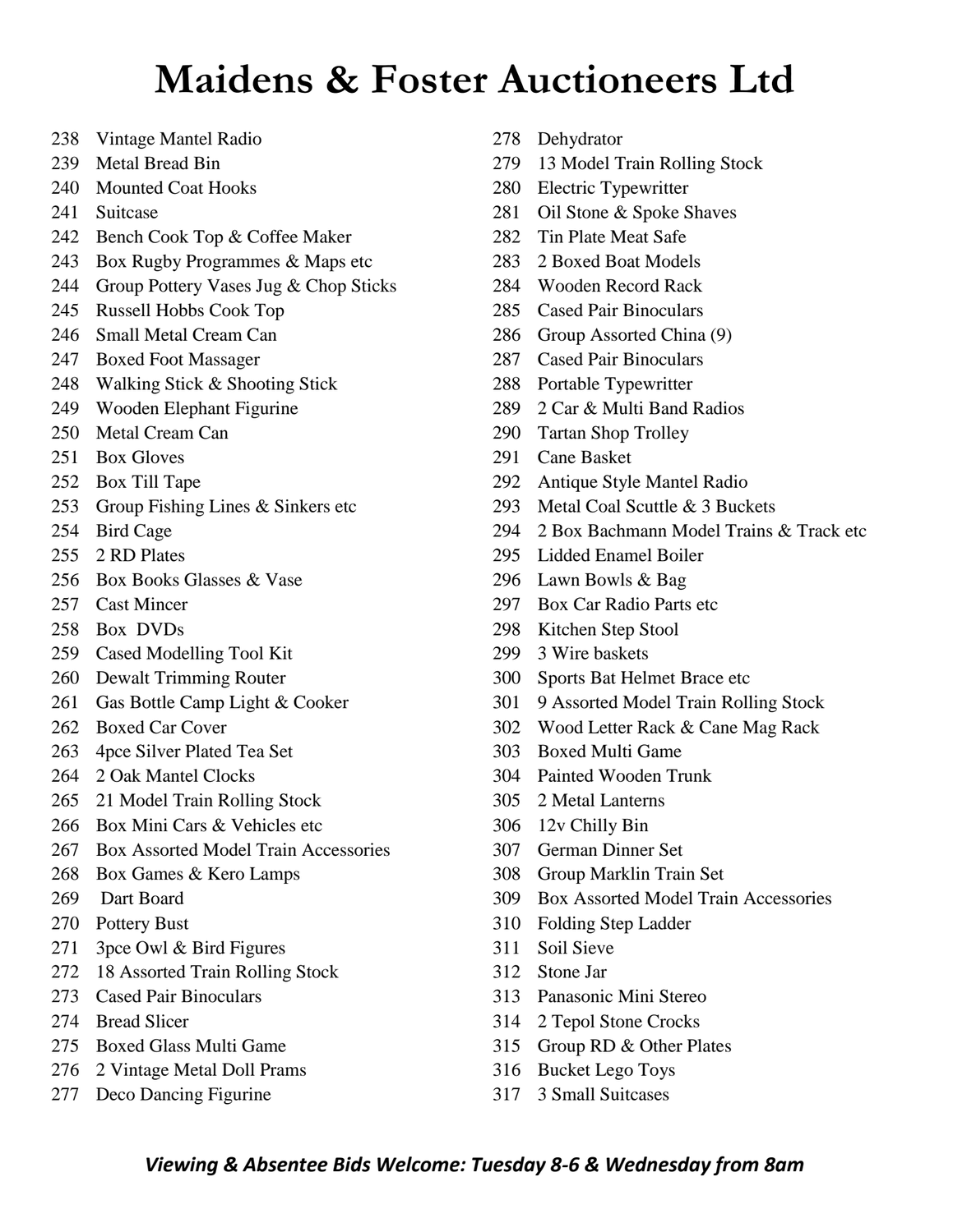- 3in1 Stereo & Speakers
- 2 Cane Carry Baskets
- Corner TV Cabinet
- Framed Painting
- Toy Garage
- 2 Xmas Trees & Lights
- Rimu TV Cabinet
- Ship Picture Mirror
- New Kitset Ashford Spinning Wheel
- Floral Picture
- Group Clown & Other Pictures
- 2 Mantel Clocks
- Plaster Wall Nitch
- 2 Wooden Planters
- Mahogany Sideboard
- Ironing Board Cabinet
- Egyptian Wall Hanging
- 3 Assorted Pictures
- Wooden Wall Shelf
- Pair Maltika Bookcases
- Silver Plate Tea Service
- 4 Ballet Pictures & Cat
- Tapestry Picture
- Wooden Watch Wall Clock
- 3 Square Soft Footstools
- Maltika Mobile Cube Shelf
- 2 Pictures
- Large Silver Framed Mirror
- 5pce Cast Iron Sewer Legs
- 2 Colonial Wooden Stools
- Dewalt Combination Saw & 2 Stands
- Oak Restorers Table
- Black Candle Cage on Stand
- Small Pine Bookcase
- Dress Makers Adjustable Model
- Mechanical Tummy Trimmer
- Wooden Trunk
- Hawaiian Guitar
- Mobility Scooter
- Metal Statue & Terracotta Figurine
- Concrete Figure on Bench Statue
- Concrete Garden Statue
- Cast Iron Bird Bath
- Triangular Retro Coffee Table
- Small Guitar
- Stained Rimu Bookshelf
- Infra Red Lamp
- Retro Vinyl Poofe
- 2 Vintage bar Heaters
- Oak Phone Seat
- Oil Portrait
- White Board & Stand
- Round Rimu Side Table
- Card Table
- Box Model Boats & Planes
- Exercycle
- 2 Pictures
- Plastic Footstool
- 3 Camp Stretchers
- Red Floral carpet
- Round Floor Mat
- Vintage Floor Polisher
- Dolls House & Contents
- Painted Side Table
- Retro Seascape Print
- Wooden Serving Tray
- Small Bar Table
- 5 Childs School Chairs
- Rimu Kneehole Desk
- Box Assorted Clamps Etc
- Box Planes Spoke Shaves Drill Bits etc
- Box 5 Wood Planes
- Industrial Workshop Stool
- Bin Brass Planters & Ornaments
- Box Vintage Kitchware
- Box Lp Records
- Box Cork Screw Collection
- Pine Storage Cupboard
- Steering Lock
- Electric Fire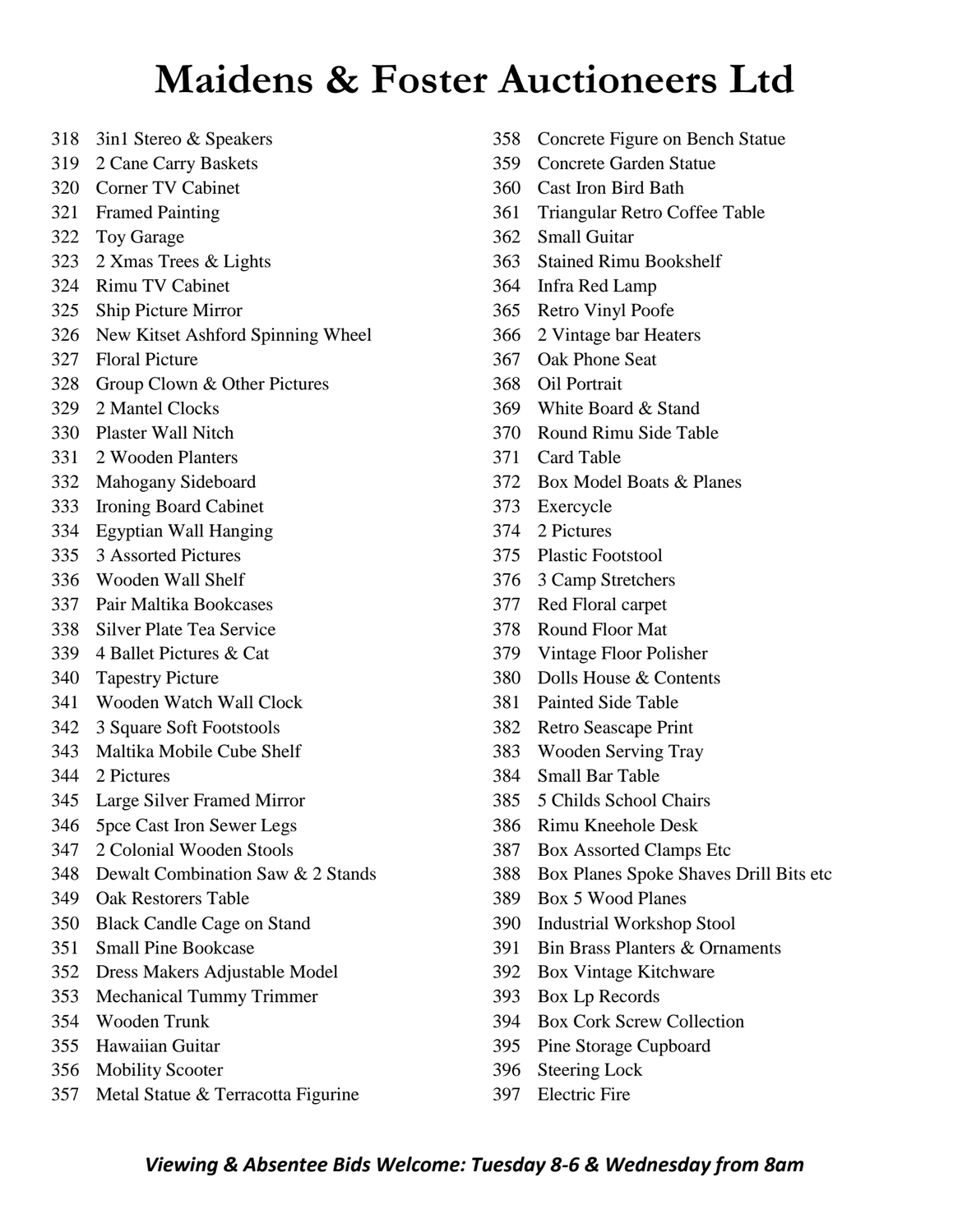- Box Vintage Pictures & Frames
- Model Boat
- Singer Sewing machine
- Brass Bankers lamp
- 12 String Guitar
- Rimu Blanket Box
- Boot Scraper
- 2 Metal Letter Files
- Double ended Draw Unit
- Tellus vac
- Painted Kitchen Steps
- Painted Purple Desk
- Painted Towel Rack
- 2 Electric heaters
- Pine Coffee Table
- Lge Pine Table & 6 Chairs
- Box 2 Brass Table lamps
- Box Silverplate ware
- New Light Fitting
- Nest 4 tables
- White Cube Shelf
- Restorers Rimu Sideboard
- Vintage Rimu Footstool
- 4 Draw Rimu Tallboy
- Side Table & Stool
- TV Stand
- Rimu Hall Table
- Storage Box
- Industrial Lights x 3
- Deco Blanket Box
- 2 Side Tables
- Oil Fin Heater
- Rubberwood Table
- Poker work Tv table
- DVD Rack
- Metal Cream Can
- 2 Side Tables
- Oil Fin Heater
- Military Model Boat
- Rimu Table
- Wine Barrel Wine rack
- 2 Painted Dining Chairs
- Vintage Trouser Press
- Round Dining Table
- 4 White Bar Stools
- Mahogany Lamp Stand
- Open Sign Light
- Hessian Floor mat
- White Desk With Draw
- Std Lamp
- White Side Table
- Mahogany Table & 6 Chairs
- Picnic Hamper & Contents
- Painted Bird Cage/Candle Holder
- Tripod Std Lamp
- Ladies Avanti Pathway Bike
- Marin Pathway Bike
- Grandfather Clock
- Perspex Aussie Wall Plaque
- Pr Ceramic Table lamps
- Oak 4 Draw Chest
- 2 Lego Posters
- Pottery Jug with Flowers
- Rimu Scotch Chest
- 2 Dolls
- 2 Metal File Cabinets
- 2 Stools
- Framed Sampler
- Water Colour Seascape
- 2 Draw File
- Swing Seat
- Grey 3 Draw file
- 3 Pictures
- Brass Wall Plaque
- Lge Velvet Wall Hanger
- 3 Industrial Lights
- Alabaster Lamp
- Pine Coffee Table
- Drop Leaf Table
- Restorers park Bench